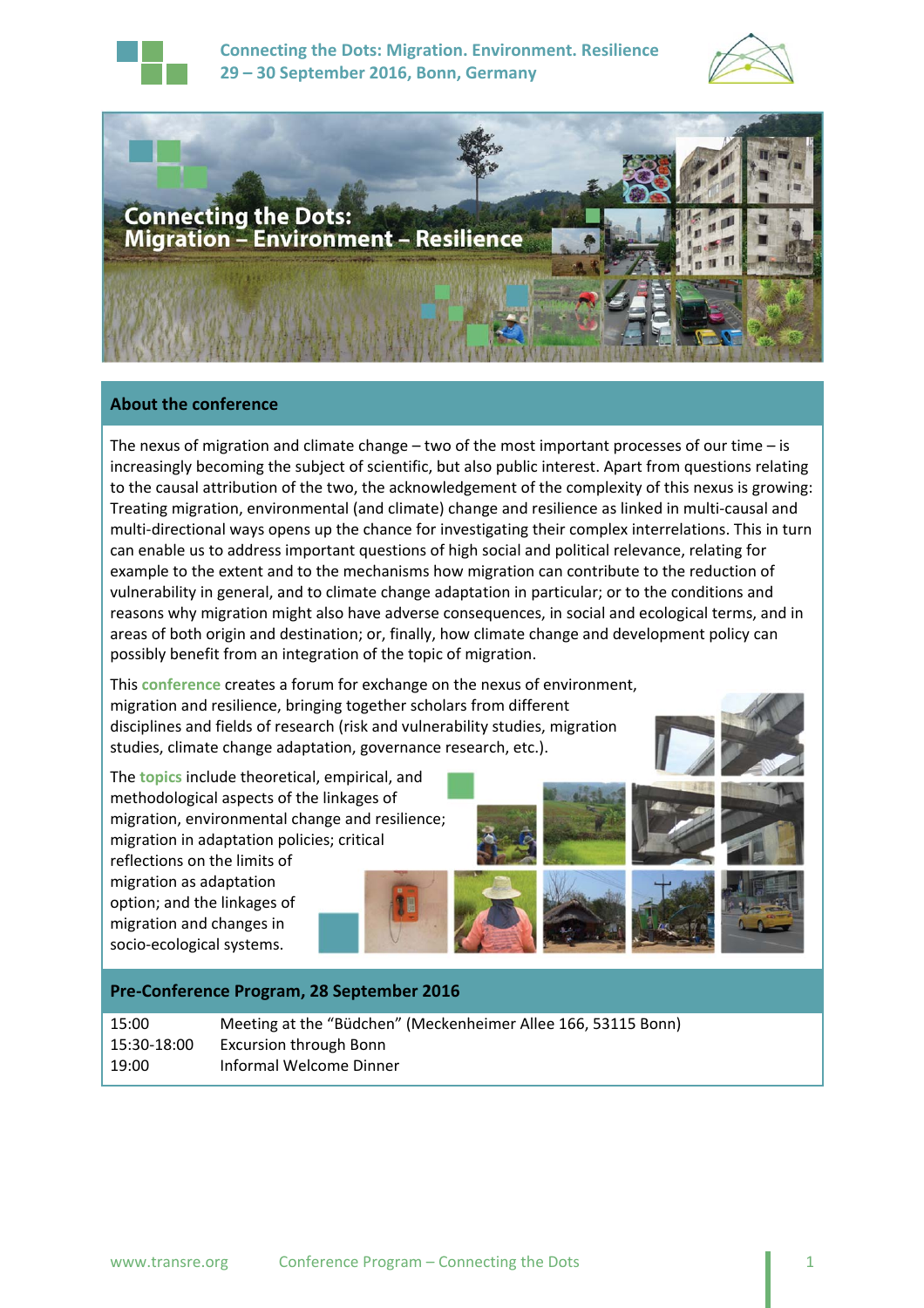



| Program - Thursday, 29 September 2016 |                                                                     |                                                                                                                                                                                                                                                                                                                                                                                                                                                                                                                                                                                                                                                   |
|---------------------------------------|---------------------------------------------------------------------|---------------------------------------------------------------------------------------------------------------------------------------------------------------------------------------------------------------------------------------------------------------------------------------------------------------------------------------------------------------------------------------------------------------------------------------------------------------------------------------------------------------------------------------------------------------------------------------------------------------------------------------------------|
| <b>Time</b>                           | <b>Sessions</b>                                                     | <b>Papers and Speakers</b>                                                                                                                                                                                                                                                                                                                                                                                                                                                                                                                                                                                                                        |
| 08:00-09:00                           | Registration                                                        |                                                                                                                                                                                                                                                                                                                                                                                                                                                                                                                                                                                                                                                   |
| 09:00-10:15                           | <b>Welcome and Opening</b><br>Key note Lecture                      | • Address by the Director of the Department of Geography, University<br>of Bonn<br>· Opening: Prof. Dr. Patrick Sakdapolrak, University of Vienna<br>• Key note lecture: Dr. Koko Warner, Adaptation Programme, UNFCCC                                                                                                                                                                                                                                                                                                                                                                                                                            |
| 10:15-10:30                           | <b>Short Coffee Break</b>                                           |                                                                                                                                                                                                                                                                                                                                                                                                                                                                                                                                                                                                                                                   |
| 10:30-11:30                           | Session1:<br>Metatheoretical<br>Considerations                      | • Nicholson, Calum T.M. (Swansea University): Climate change,<br>migration and resilience: framing the challenges to reconciling<br>research and policy.<br>• Gemenne, François, Blocher, Julia (University of Liège, University of<br>Liège, University of Liège): How Can Migration Support Adaptation?<br>Different Options to Test the Migration-Adaptation Nexus<br>• Adams, Helen (King's College London): A systems perspective to<br>defining successful migration under climate change                                                                                                                                                   |
| 11:30-12:00                           | <b>Coffee Break and Poster Exhibition</b>                           |                                                                                                                                                                                                                                                                                                                                                                                                                                                                                                                                                                                                                                                   |
| 12:00-13:00                           | Session 2:<br><b>Environmental Risks</b><br>and Migration           | • Chandrasekhar, S., Sahoo, Soham (Indira Gandhi Institute of<br>Development Research, University of Goettingen): Nature and Extent of<br>Participation in Agriculture and Short Term Migration in Rural India<br>· Garbe, Lisa, Hermans, Kathleen (Helmholtz Centre for Environmental<br>Research (UFZ)): Exploring the role of droughts in human migration in<br>Ethiopia. A case study in South Wollo, northern Ethiopia<br>• van der Geest, Kees, Schindler, Markus (United Nations University):<br>Evidence of the effects of Migration before and after a catastrophic<br>landslide in Nepal                                                |
| 13:00-14:00                           | <b>Lunch Break</b>                                                  |                                                                                                                                                                                                                                                                                                                                                                                                                                                                                                                                                                                                                                                   |
| 14:00-15:20                           | Session 3: Migration<br>and Resilience:<br>empirical evidence (1)   | · Safra de Campos, Ricardo, Adger, Neil, Mortreux, Colette (University<br>of Exeter): Investment in adaptive capacity enhances resilience in<br>high migration intensity households<br>• Tebboth, Mark (University of East Anglia): Resilience through space:<br>migration as adaptation under conditions of environmental change<br>• Porst, Luise (University of Bonn): Remittance sending and translocal<br>resilience: A gendered perspective on household relations in rural<br>Thailand<br>• Peth, Simon (University of Bonn): The emergence and decay of<br>translocal connections and social resilience between Thailand and<br>Singapore |
| 15:20-15:50                           | <b>Coffee Break and Poster Exhibition</b>                           |                                                                                                                                                                                                                                                                                                                                                                                                                                                                                                                                                                                                                                                   |
| 15:50-16:50                           | Session 4: Migration<br>and Resilience:<br>empirical evidence (2)   | • Melde, Susanne (IOM): Migration, displacement and relocation as<br>adaptation to environmental change: The move to resilience?<br>· Muttarak, Raya, Abel, Guy, Brottrager, Michael, Crespo Cuaresma, Juan<br>(Wittgenstein Centre for Demography and Global Human Capital,<br>Shanghai University, University of Vienna): Examining the link between<br>climate, conflict and cross-border migration using gravity model<br>• Naruchaikusol, Sopon (University of Bonn): Agrarian and<br>Environmental Change in Thailand: Linkages between climate-<br>related risks, Livelihood and Migration.                                                |
| 16:50-17:05                           | <b>Short Coffee Break</b>                                           |                                                                                                                                                                                                                                                                                                                                                                                                                                                                                                                                                                                                                                                   |
| 17:05-18:05                           | Session 5: Migration in<br>Adaptation<br>Governance and<br>Policies | · Nash, Sarah L. (Universität Hamburg): From Cancun to Paris: a<br>choreographed bid to govern the climate change and migration nexus.<br>· Blocher, Julia, Gharbaoui, Dalila, Pearson, Nakia (University of<br>Liège): Resettlement and relocation following disaster: Lessons from<br><b>ECOWAS</b><br>• Lyon, Christopher (University of Dundee): Refugees and refugia: A<br>social-ecological look at climate change induced human migration                                                                                                                                                                                                  |
| 18:05-19:00                           | <b>Break</b>                                                        |                                                                                                                                                                                                                                                                                                                                                                                                                                                                                                                                                                                                                                                   |
| 19:00                                 | <b>Conference Dinner</b>                                            | Restaurant "Gesindehaus", Clemens-August-Straße 59, 53115 Bonn                                                                                                                                                                                                                                                                                                                                                                                                                                                                                                                                                                                    |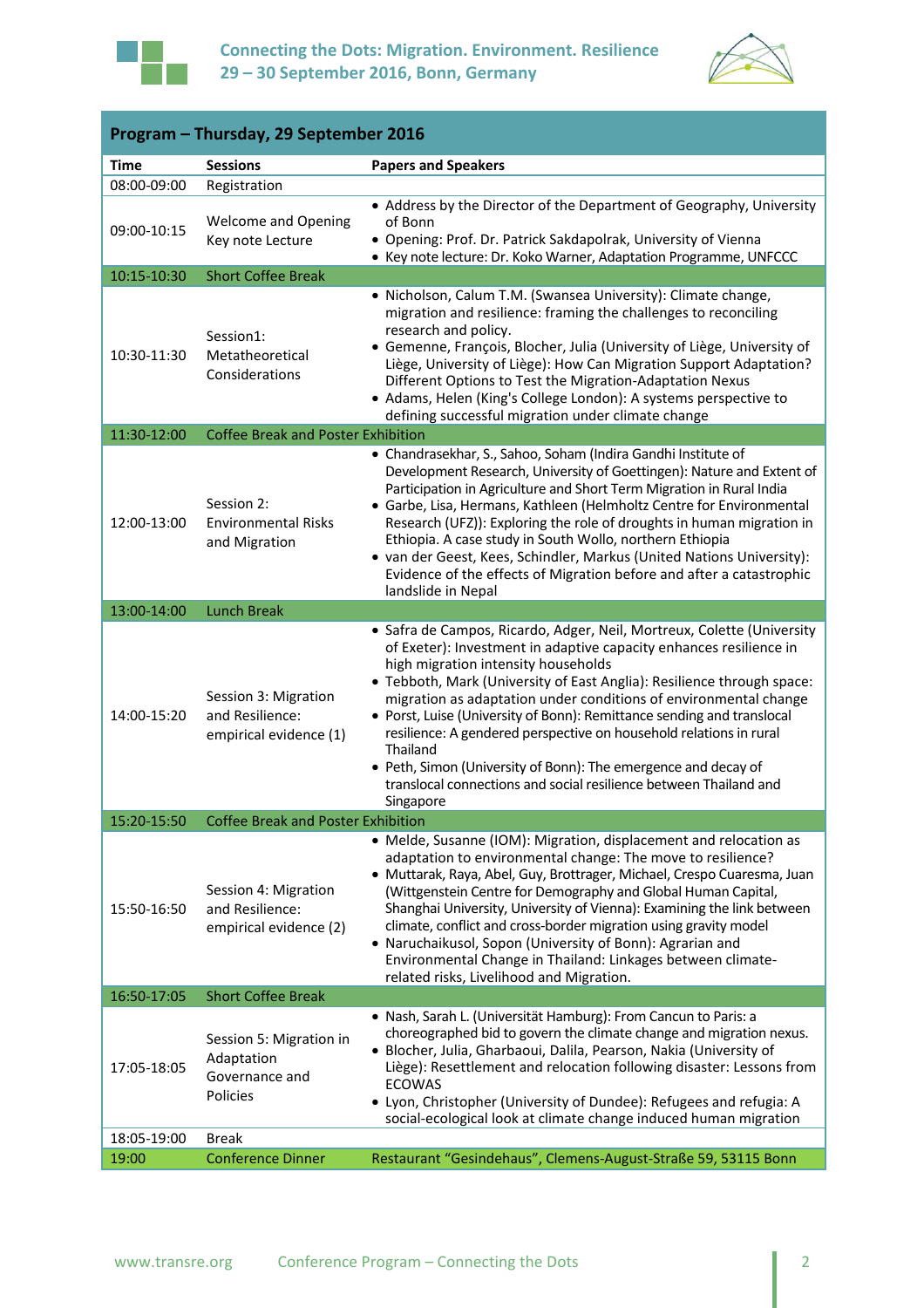



| Program - Friday, 30 September 2016 |                                                                                                                     |                                                                                                                                                                                                                                                                                                                                                                                                                                                                                                                                                                                                                                                      |  |
|-------------------------------------|---------------------------------------------------------------------------------------------------------------------|------------------------------------------------------------------------------------------------------------------------------------------------------------------------------------------------------------------------------------------------------------------------------------------------------------------------------------------------------------------------------------------------------------------------------------------------------------------------------------------------------------------------------------------------------------------------------------------------------------------------------------------------------|--|
| <b>Time</b>                         | <b>Session Title</b>                                                                                                | <b>Papers and Speakers</b>                                                                                                                                                                                                                                                                                                                                                                                                                                                                                                                                                                                                                           |  |
| 08:00-09:00                         | Registration                                                                                                        |                                                                                                                                                                                                                                                                                                                                                                                                                                                                                                                                                                                                                                                      |  |
| 09:00-10:15                         | Introduction<br>Keynote Lecture<br><b>Special Lecture</b>                                                           | • Prof. Dr. Jonathan Rigg, National University of Singapore<br>• Presentation by IOM                                                                                                                                                                                                                                                                                                                                                                                                                                                                                                                                                                 |  |
| 10:15-10:30                         | <b>Short Coffee Break</b>                                                                                           |                                                                                                                                                                                                                                                                                                                                                                                                                                                                                                                                                                                                                                                      |  |
| 10:30-11:30                         | Session 6: Linking<br>migration and changes<br>in socio-ecological<br>systems                                       | · Pearson, Nakia (University of Liège): Resilience in Migrant-Local<br>Social Networks and Agricultural Investments<br>• Henry, Sabine (University of Namur): Benefits of international<br>migrations for socio-ecological resilience of rural households in the<br>home country<br>• Semplici, Greta (University of Oxford): Moving deserts - The<br>resilience challenge in complex Socio-Ecological-Systems.                                                                                                                                                                                                                                      |  |
| 11:30-12:00                         | <b>Coffee Break and Poster Exhibition</b>                                                                           |                                                                                                                                                                                                                                                                                                                                                                                                                                                                                                                                                                                                                                                      |  |
| 12:00-12:40                         | Session 7:<br>Methodological<br>approaches to the<br>complexities of<br>migration/environmen<br>tal change          | · Lázár, Attila N., Adams, Helen, Mortreux, Colette (University of<br>Southampton, Kings College London, University of Exeter):<br>Understanding migration as an adaptation in deltas using a<br>Bayesian Network model<br>• Rockenbauch, Till (Bonn University): Towards a translocal network<br>perspective? Conceptual reflections and methodological challenges                                                                                                                                                                                                                                                                                  |  |
| 12:40-13:40                         | <b>Lunch Break</b>                                                                                                  |                                                                                                                                                                                                                                                                                                                                                                                                                                                                                                                                                                                                                                                      |  |
| 13:40-15:00                         | Session 8: Critical<br>Perspectives on<br>Migration as<br>Adaptation: Non-<br>Adaptation and<br><b>Immobilities</b> | · Schraven, Benjamin, Rademacher-Schulz, Christina (German<br>Development Institute, United Nations University): Migration as<br>adaptation? Shifting patterns of seasonal migration and changing<br>livelihood preferences in Northern Ghana<br>• Zickgraf, Caroline (University of Liège): Forced (im)mobility in areas<br>affected by environmental change<br>• Mallick, Bishawjit (Vanderbilt University): Non-migration under<br>conditions of economic and environmental vulnerability in coastal<br>Bangladesh<br>• Schade, Jeanette (Bielefeld University): Environmentally induced<br>migration, land regulation and vulnerability in Kenya |  |
| 15:00-16:00                         | Closure and Farewell                                                                                                | • Discussion and Wrapup (Patrick Sakdapolrak, Harald Sterly)<br>• Closure and Farewell                                                                                                                                                                                                                                                                                                                                                                                                                                                                                                                                                               |  |
| 16:00-16:30                         | <b>Farewell Snacks and Drinks</b>                                                                                   |                                                                                                                                                                                                                                                                                                                                                                                                                                                                                                                                                                                                                                                      |  |